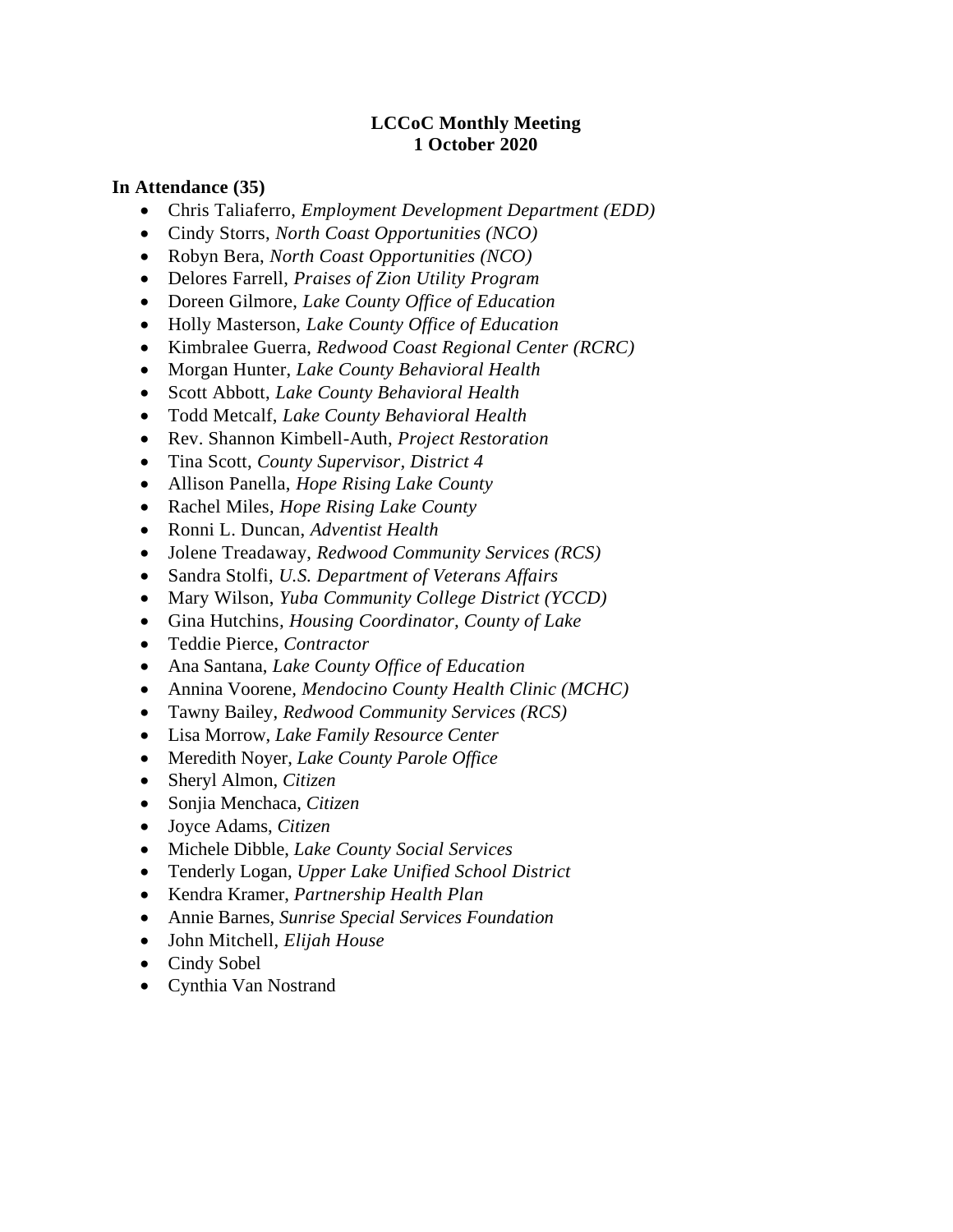### **Action Items**

- Adding new member presentations to future agendas
	- o Next month: Elijah House (Justin Ammon) and Sunrise Special Services Foundation (Phyllis Kowalski Chan or Annie Barnes)
- Consolidation of by-laws and governing charter into one document
	- o Doreen and Chris aiming to complete this by January meeting
- Executive Board to set meeting to prepare for / publicize upcoming Town Hall meeting
	- o "We chose the date of October 19. That is to be us presenting information on the continuum itself, each chair presenting a short bit on what each committee does, and then taking suggestions from the community on what we can do better to serve them."
	- o Meant to get input on usage of incoming \$670,000 worth of funding
	- o Facebook event creation, posts in groups, posting online and in the newspaper
	- o Note: Rachelle Damiata volunteered to monitor questions
- Board of Supervisors to sign HMIS Contract
	- o On agenda for October 6
- Remove program coordinating committee updates from future agendas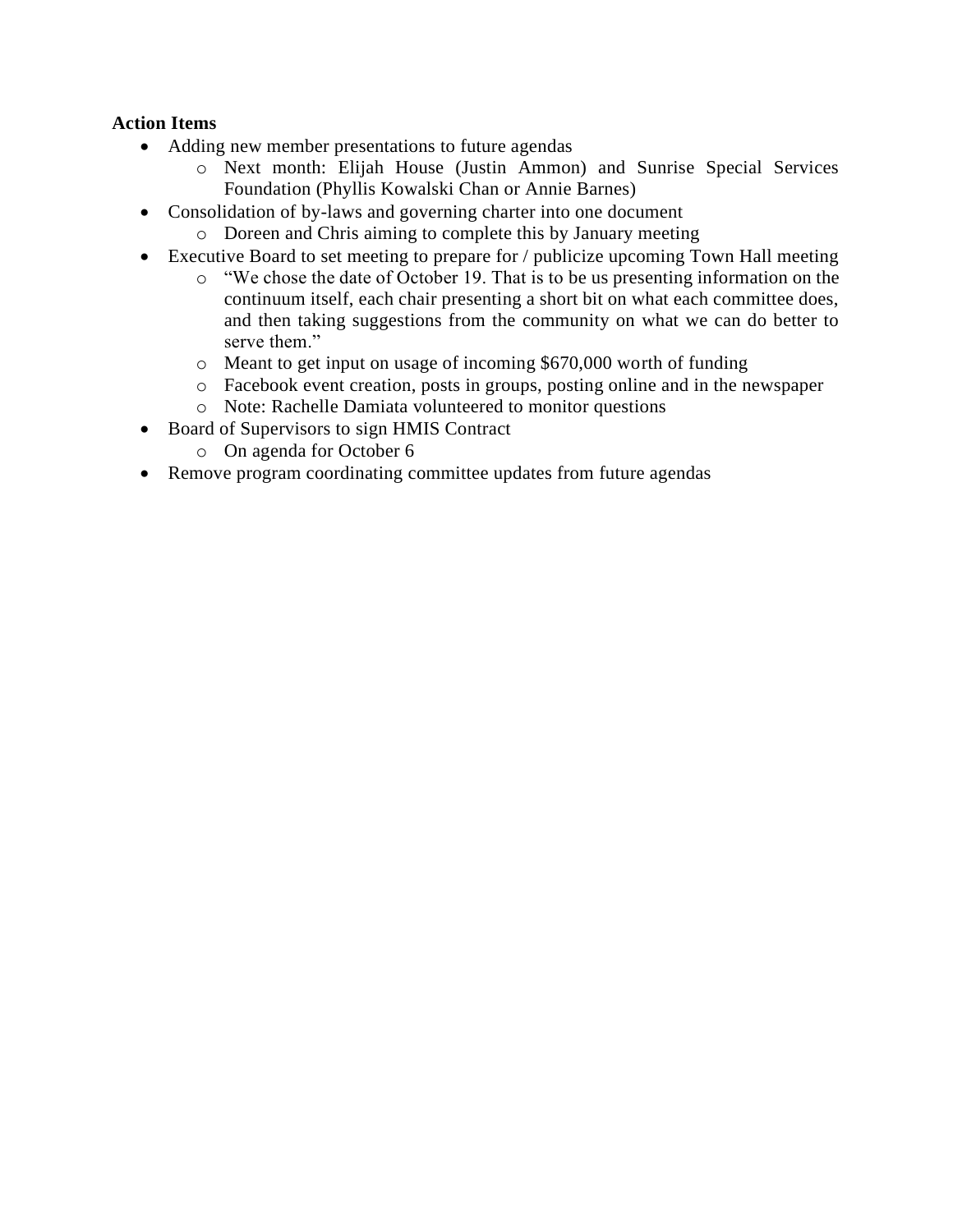## **Call to Order – 3:00 P.M.**

## **Motion 1 – Vote to Approve September Meeting Minutes**

- All in favor, no objections
- Annina abstained

### **Motion 2 - Vote to Approve Delores as Performance Review Chair**

- Scott Abbott
	- o Yes
- Rachelle Damiata
	- o Not present
- Ronni Duncan
	- o Yes
- Deanna Fernweh

o Yes

- Ana Santana / **Doreen Gilmore**
	- o Yes
- Kim Guerra
	- o Yes
- Shannon Kimbell-Auth
	- o Yes
- Melinda Lahr
	- o Not present
- Tiffany Montiel
	- o Not present
- Kelli Page
	- o Not present
- Allison Panella
	- o Yes
- Sandra Stolfi
	- o Yes
- Patty Bruder / Robyn Bera / **Cindy Storrs**
	- o Yes
- Chris Taliaferro
	- o Yes
- Kim Tangermann
	- o Not present
- Janet Taylor
	- o Not present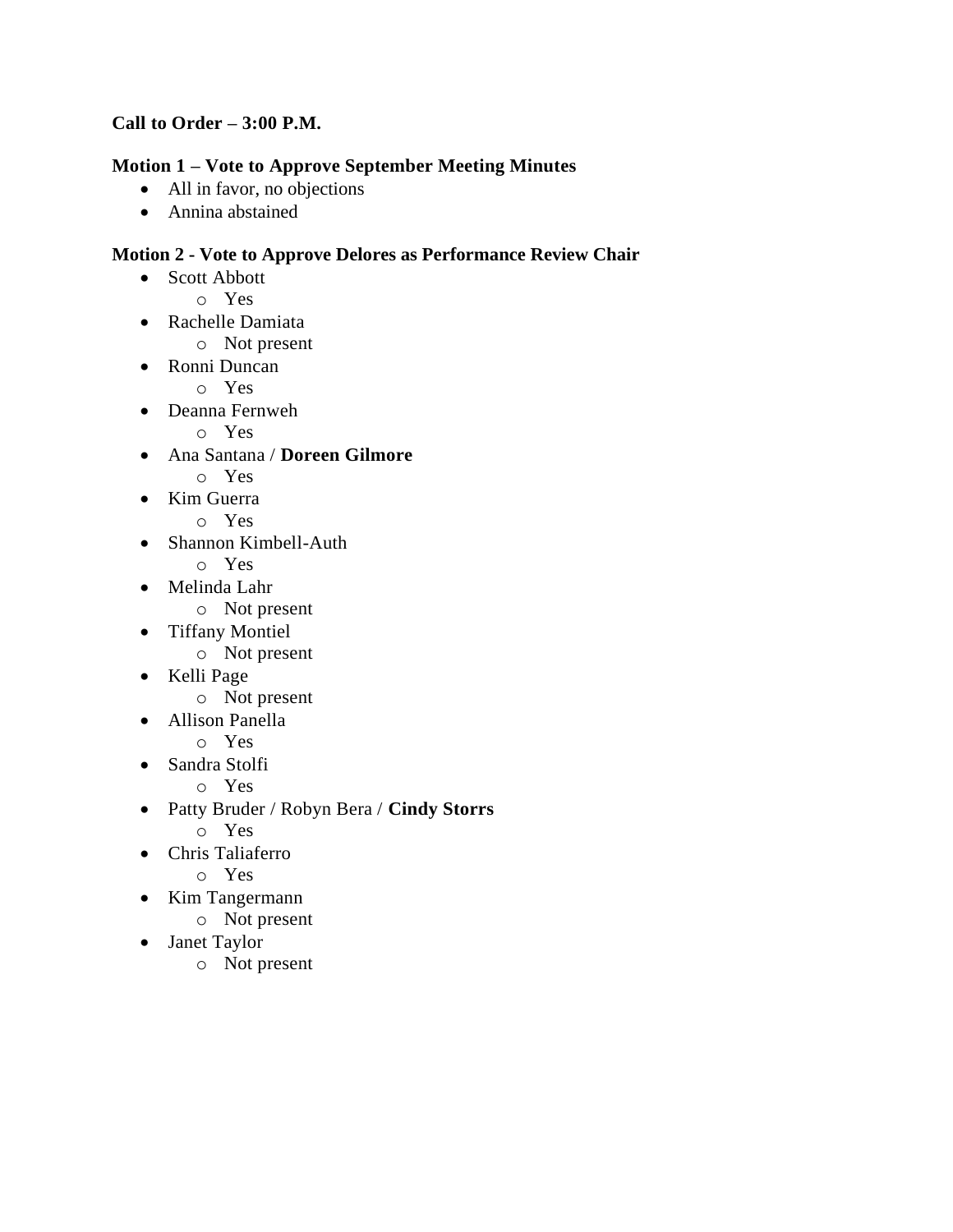## **New Membership**

- Organizational applications and 5-10-minute presentations at next meeting
	- o Elijah House, Justin Ammon
	- o Sunrise Special Services Foundation, Phyllis Kowalski and/or Annie Barnes
- Community member applications
	- o Sheryl Almon
	- o Joyce Adams

## **CoC Committee Updates**

### *Delores Farrell, Performance Review*

- After reviewing the by-laws, the committee came up with some questions and suggestions which they are going to present to the Executive Committee on 15 October
- Compiled a list of all the open grants (17 total)
- Delores wants more input from general body CoC and Executive Board.
- Next committee meeting will be on 20 October; Delores asked that anyone who would like to be a part of this committee to please read the by-laws, specifically page 11.

### *Rev. Shannon Kimbell-Auth, PIT Committee*

- Picked Thursday 28 January 2021 as our next PIT count day
- Hours will be from 9 am to 7 pm, specifically targeting 2 shifts with referral to services
- Working with Lake County Health Department due to COVID regarding hot meals
- Waiting to hear from HUD about some technical assistance regarding schools and if the homeless liaisons can be given an extra day to more fully identify families and students experiencing homelessness, without them in the middle of the day coming to the PIT count
- Got guidance back from HUD; cannot count people who are incarcerated
- Subcommittees defined:
	- o Educators committee (Brock Falkenberg)
	- o Location or meals committee (Carrie Manning)
	- o Equity and Incentive Committee (Deanna Fernweh).
	- o Trying to partner with the Veterans to host one or maybe even two additional standdown events before the count.
- Working with Teddie to see if we can use mobile apps during PIT count
- Allison Panella asked as to why we are only doing the count on one day; Shannon had already reached out to HUD and they sent a link about how the PIT count is supposed to be on one day, and if you do more than one day, there must be a compelling reason.
- Next committee meeting will be 14 October

### *Cindy Storrs and Teddie Pierce, HMIS*

- Establishing membership and separating into 2 different committee groups, HMIS and Coordinated Entry
- Developing protocols for who gets a license, who gets registered, who has a seat at the table, so that if people are applying for grants or want to say that they are using HMIS, we are able to give them the official endorsement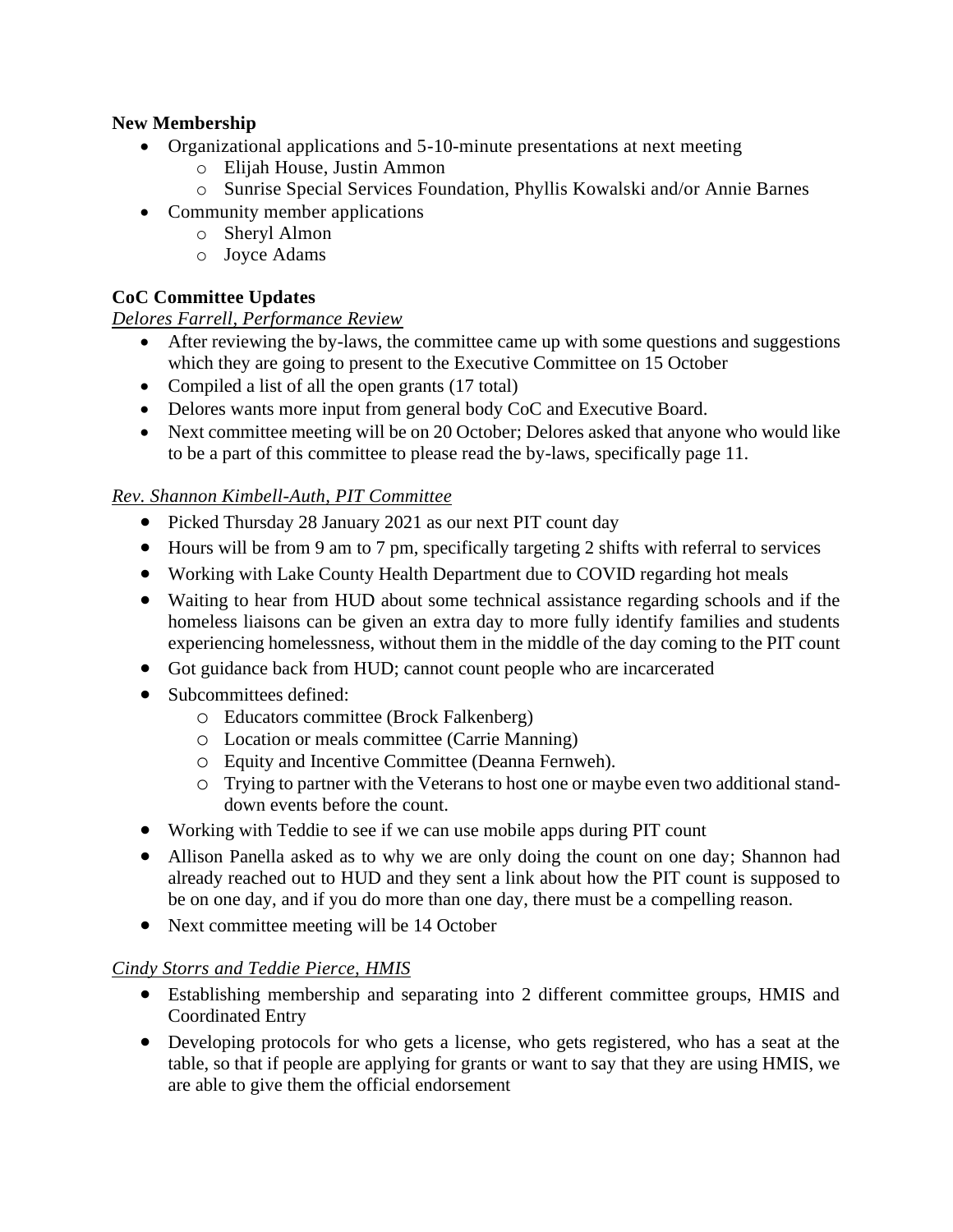- Following up with people who were originally enrolled into HMIS to ensure they are getting training and troubleshooting their issues; want to run their data and be able to run their reports
- Fine tuning Coordinated Entry System; moving into NCO, doing the VI-SPDAT and then doing an assessment for folks who will be prioritized; need to look at costs of that, how much time it takes, for about 6 to 8 months.
- CESH Grant will be running out soon, need to figure out how to fund HMIS
- Teddie Pierce states that we can't move forward with training until HMIS contract is signed; lack of approval of that contract has the potential to impact any monies that the CoC receives or has order over
- Todd Metcalf states they are working on better contract procedures to get them through the departments that need to sign off on them; working on getting them to Board of Supervisors as quickly as possible
- Chris Taliaferro states that he wants Behavioral Health to be the lead agency; he wants the HMIS/Coordinated Entry, Strategic Planning, PIT, Performance Review and Interfaith Committee to be the lead voices and decision makers for their respective positions
- Teddie Pierce created a detailed chart that digs down into that housing problem solving process, both from the technology side and evaluation side; as well, we want to set up some simple evaluation frameworks for coordinated entry, both from the process side and the impact side on how clients are doing
- Teddie Pierce states there is a report that she wants to submit on behalf LCCoC called the Longitudinal Systems Analysis (LSA), the key report the HUD relies on coming out of CoC's every year
- She wants to show us in future meetings what the LSA is and what it tracks at the federal level.; the strength of coordinated entry is really in the referral network, so that is what we need to focus on next (next 6 weeks)

### *Doreen Gilmore, Strategic Planning*

- Working on recommendations to improve the plan as per last month
- Also working with Chris Taliaferro to consolidate by-laws and governance charter
- Have a working group that standardizes and looks at what we are doing before receiving funds

### *Scott Abbott and Todd Metcalf, Lake County Behavioral Health (Lead Agency)*

- Scott Abbott stated that they have hired a new analyst that is going to be dedicated to our CoC; her name is Melissa and is currently going through orientation
- Todd Metcalf stated the he is working with the county administrative officers to put a resolution together to move forward with the No Place Like Home permanent supportive housing project on Collier Avenue in Nice

## *Rev. Shannon Kimbell-Auth, Interfaith Committee*

- Warming Center needs:
	- o Cross sector collaboration rather than a small group of pastors taking responsibility for everything